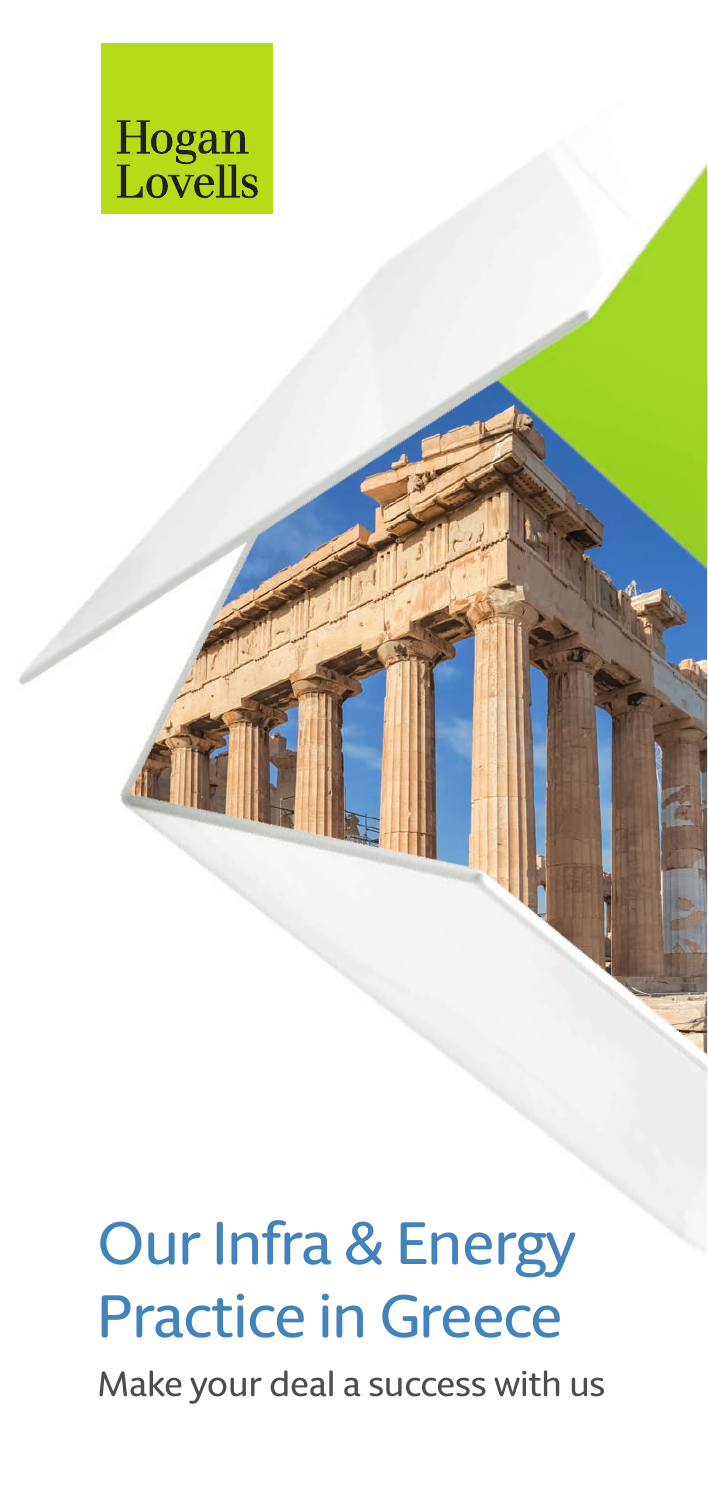#### Why we know...

We have been acting for key players on a number of the most prestigious projects, privatizations and transactions that have come onto the Greek market to date.

We are one of the very few law firms to have established a dedicated Greek infra & energy desk, bringing together long-term infra & energy projects expertise and in-depth M&A knowledge. We understand the country, the business, the financial environment and the challenges you are facing – therefore, our leading infra & energy practice will help you to turn your bids for Greek projects or transactions into a success.

"outstanding international resources - excellent, flexible and instant services".  *Chambers Europe 2019*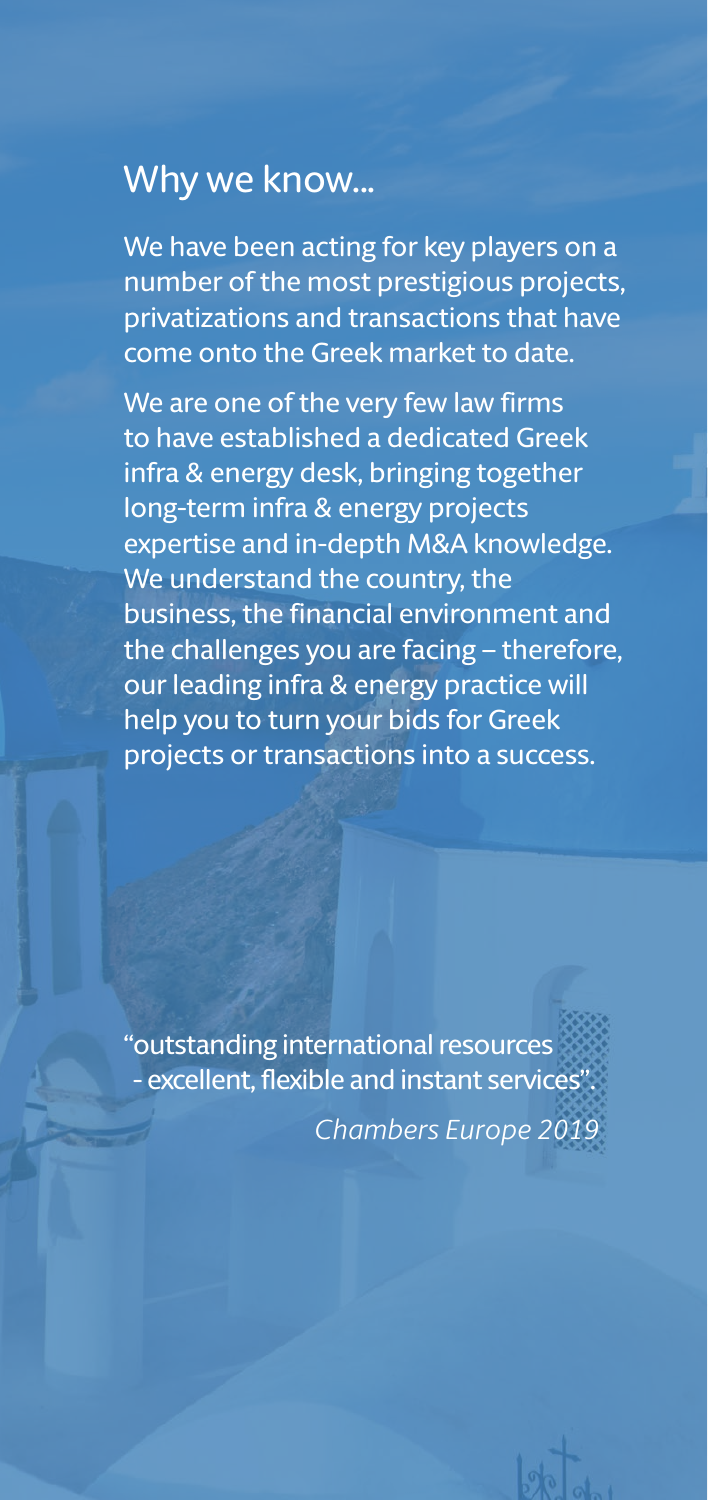## Our Greek desk – There for you

We are an integrated Greek core team with vast experience in the combined infra & energy and M&A market. Our team consists of lawyers with a proven track record in the Greek market and native Greek speakers who studied and worked in Greece. This allows us to understand your needs rapidly and to provide you with an enhanced service at a more efficient level.

## What we do

We provide high-end legal advice on national and cross-border projects and M&A transactions in the infrastructure and energy sectors at any stage of the life cycle - regardless of whether a project is in the planning, construction or operation phase.

If you need to get your deal done, we are prepared to deliver. Regardless of timing, staffing and or any other challenges – we are fully committed to the success of your project or transaction in Greece.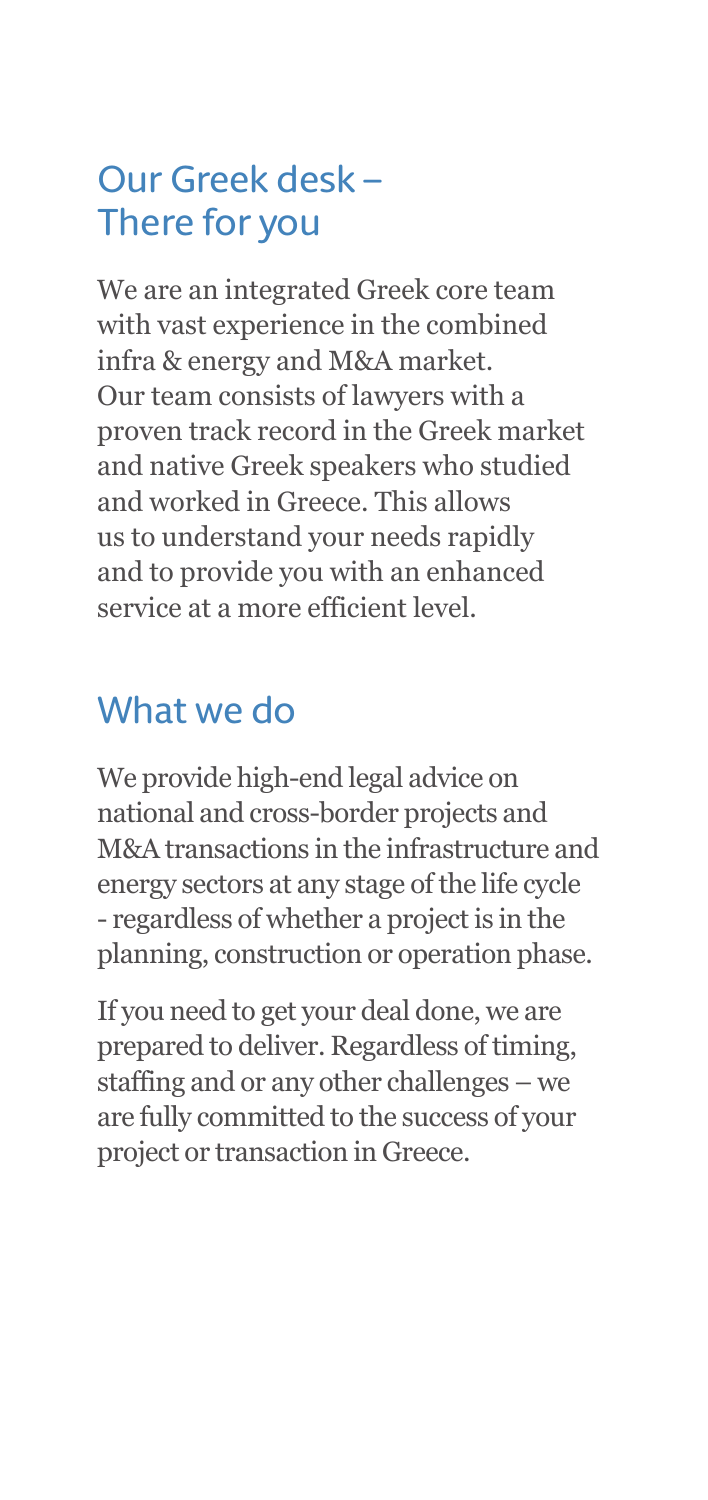# How we can help

- Acquisition and sale of (project) companies, shares, assets and loan portfolios, including legal due diligence
- Transaction structuring and interface management (lenders, technical advisors, financial advisors)
- Transaction documentation: SPAs, LSPAs, shareholders agreement, joint ventures
- Project documentation: PPP/PFI structures, EPC/EPCM and O&M agreements, PPPAs
- Privatizations: Participation in bidding process and negotiations, financing aspects of privatizations
- Regulatory implications, antitrust and environmental law aspects
- Tax structuring of transactions
- Restructuring before, during and after the transaction
- Project related claim management and disputes.

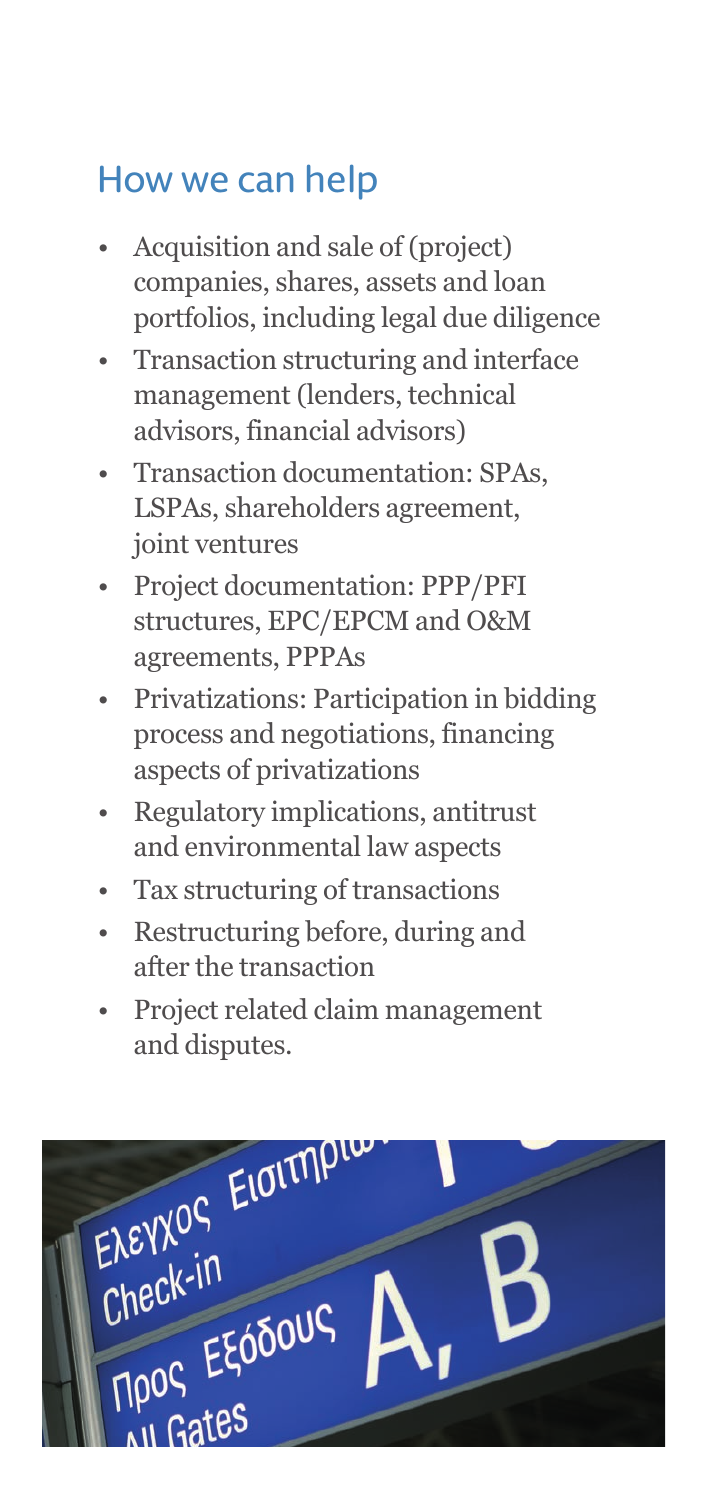We are a global leader and strive to be the "go-to" firm for infra and energy projects and M&A deals in Greece.

## Our committed team





Dr. Alexander Stefan Rieger Frankfurt T +49 69 96236 161 alexander.rieger@hoganlovells.com

Andrew Gallagher London T +44 20 7296 2566 andrew.gallagher@hoganlovells.com



Maria Koliasta 编 Frankfurt T +49 69 96 23 6 0 maria.koliasta@hoganlovells.com

# Voices

"Clients see the "strength of the team in the ability to handle complex contractual issues with technical requirements" and "appreciate the international network of the lawyers with important stakeholders"

 *Legal 500, 2018*